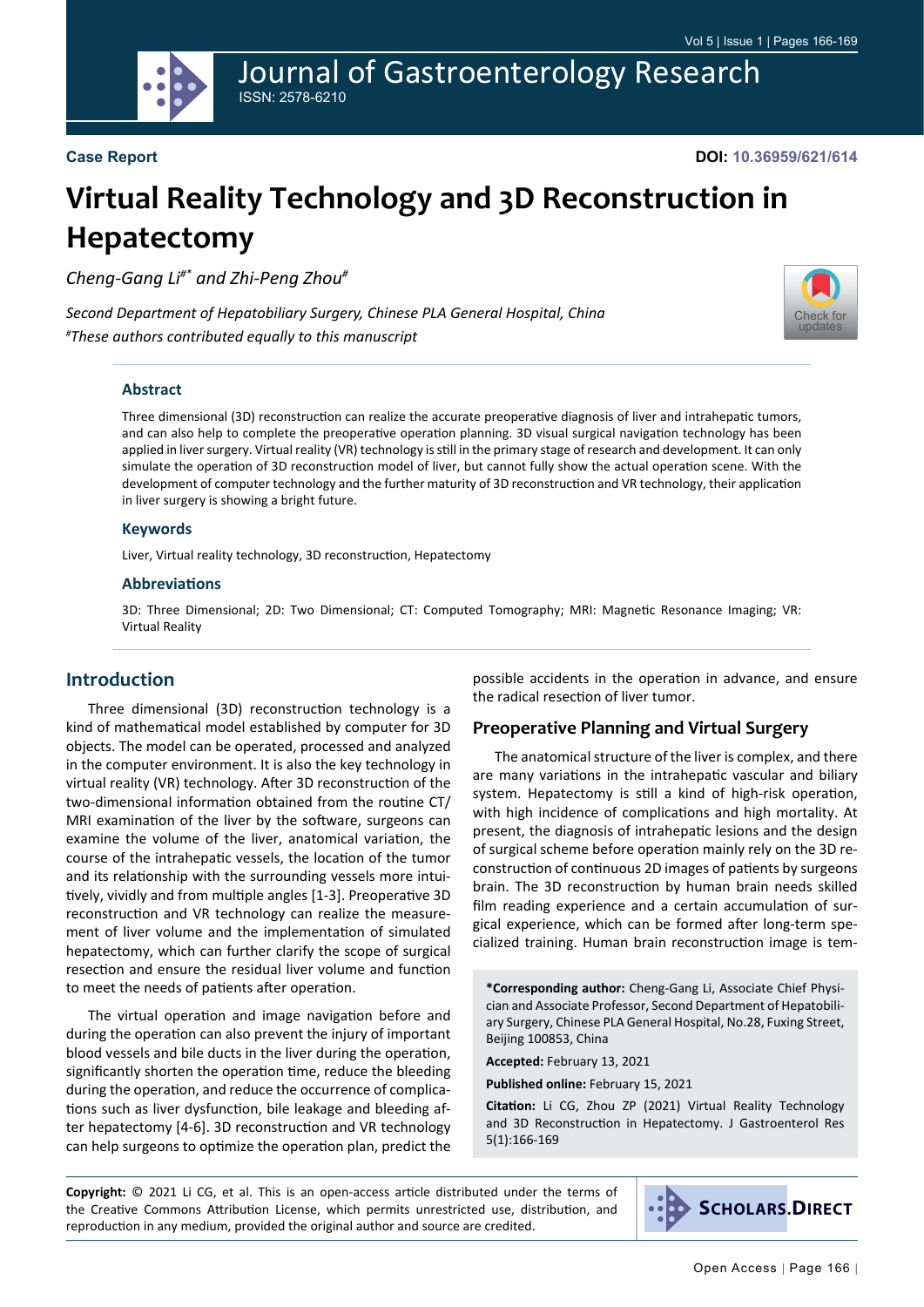porary and unstable, which is difficult to present to the whole treatment team. The reconstruction results of each surgeon are different from the actual situation, which is significantly related to the experience level of the operator. However, 3D reconstruction software can be used to reconstruct liver CT or MRI image data. This kind of software system can fully understand the course and variation of intrahepatic vessels, and judge the spatial relationship between tumor and them.

The individualized 3D reconstruction model of liver based on thin-layer CT or MRI data can make surgeons understand the location of tumor and its adjacent relationship with intrahepatic vessels more intuitively, clearly and multi dimensionally. The 3D model established by 3D reconstruction technology can also be used for free combination or appropriate transparency of liver, tumor and vessels according to different needs. By enlarging, shrinking and rotating, surgeons can observe and analyze the distribution of intrahepatic vessels, understand the spatial relationship between them and tumors, and measure the distance between the tumors and related vessels. 3D reconstruction technology can be used to plan and simulate the operation before operation, and can implement intraoperative guidance, which is conducive to shorten the operation time and improve the operation safety. At the same time, 3D reconstruction technology can automatically segment the liver and accurately locate the location of the liver segment or lobe where the tumor is located. Virtual liver resection technology can be used to calculate the volume of liver resection and residual liver. The 3D reconstruction model has the characteristics of individualization, and the reconstructed image can be presented to the treatment team permanently [7-9].

The factors that need to be considered in the process of liver surgery mainly include the following points: (1) Location of tumor and the venous return system of remaining liver, and (2) blood supply of tumor, hepatic artery and portal vein supply branches, and (3) sufficient resection margin, and (4) sufficient residual liver volume. The 3D reconstruction model can display the branches of hepatic artery and portal vein which supply tumor, and it can display the corresponding backflow hepatic vein. It also can help surgeons to judge whether to take regular or irregular hepatectomy, and determine the scope of resection before operation.

In addition to providing accurate 3D images of liver, tumor and intrahepatic vascular system, the virtual operation function of 3D reconstruction technology can assist surgeons to design operation planning. Virtual surgery is based on the 3D reconstruction of intrahepatic duct system and tumor anatomical structure, and the interactive platform is established by software to simulate the operation procedure. Virtual surgery can show the important pipeline structure that may be encountered in the real operation process in advance, so that the operator can make necessary preventive measures in advance. By calculating the volume of the liver to be resected and the volume of the residual liver, risk of postoperative liver dysfunction can be judged, which is conducive to the development of individualized operation plan, reducing the risk of damage to important liver structures and reducing the risk of postoperative liver dysfunction [10-12].

The biggest advantage of virtual surgery is its arbitrariness and repeatability. The complex and dangerous situations that may appear in the actual operation procedure can be found in advance by imitating the actual procedure before surgery. If the set resection level may damage the important bile ducts and blood vessels in the liver, the operator can adjust and modify the resection level accordingly. After simulating different surgical schemes and comparing them, a reasonable individualized operation plan is worked out. The operator can take necessary preventive measures in advance to ensure the safety of the actual operation. For living donor liver transplantation, virtual surgery can optimize the operation level and determine the best scope of donor liver resection by simulating the operation for many times, which can reduce the risk of damage to residual liver vessels and bile ducts, and retain the blood circulation of donor liver and residual liver to the greatest extent.

# **Virtual reality technology and intraoperative navigation**

With the development of 3D reconstruction and VR technology, intraoperative navigation system has been widely used in plastic surgery, neurosurgery and maxillofacial surgery [13-15]. The application of VR navigation system in liver surgery has also been carried out. The application of intraoperative navigation combined with intraoperative ultrasound guidance in open hepatectomy has been reported. VR technology can use the image data of preoperative planning for real-time operation, guide the resection process for the operator, and make the liver resection operation more safe and convenient.

Navigation by VR technology in liver surgery is mainly realized by 3D reconstruction and virtual reality interaction technology. Surgeons can bring the virtual 3D model of the liver or 3D printed liver model into the operating room, and provide indirect real-time guidance for the operator during the operation. With the guidance of these models, the operator can quickly identify and locate the key parts, accurately locate the tumor and determine the surgical resection plane. It can also guide the operator to pay attention to the anatomy of important vessels and tumor resection in real time. Liver resection assisted by 3D reconstruction technology can effectively reduce the injury and complication rate, so as to improve the safety of the operation. The virtual 3D model of liver is transparent, but surgeons can't understand the various pipes that will be encountered in real time during real liver surgery, which will increase the risk of accidental bleeding and bile duct injury. The development of virtual reality interaction technology provides liver surgeons with a pair of 'perspective eyes' which can penetrate the liver.

Virtual reality interaction technology can fuse the 3D liver model reconstructed before operation with the real liver registration of patients during operation. The operator can see the tumor and pipeline system in real time by wearing a special mask and glasses, without the need for doctors to switch the field of vision between the image display and the actual operation area. The use of this technology can handle the doctor's hand eye uncoordinated problem, provide real-time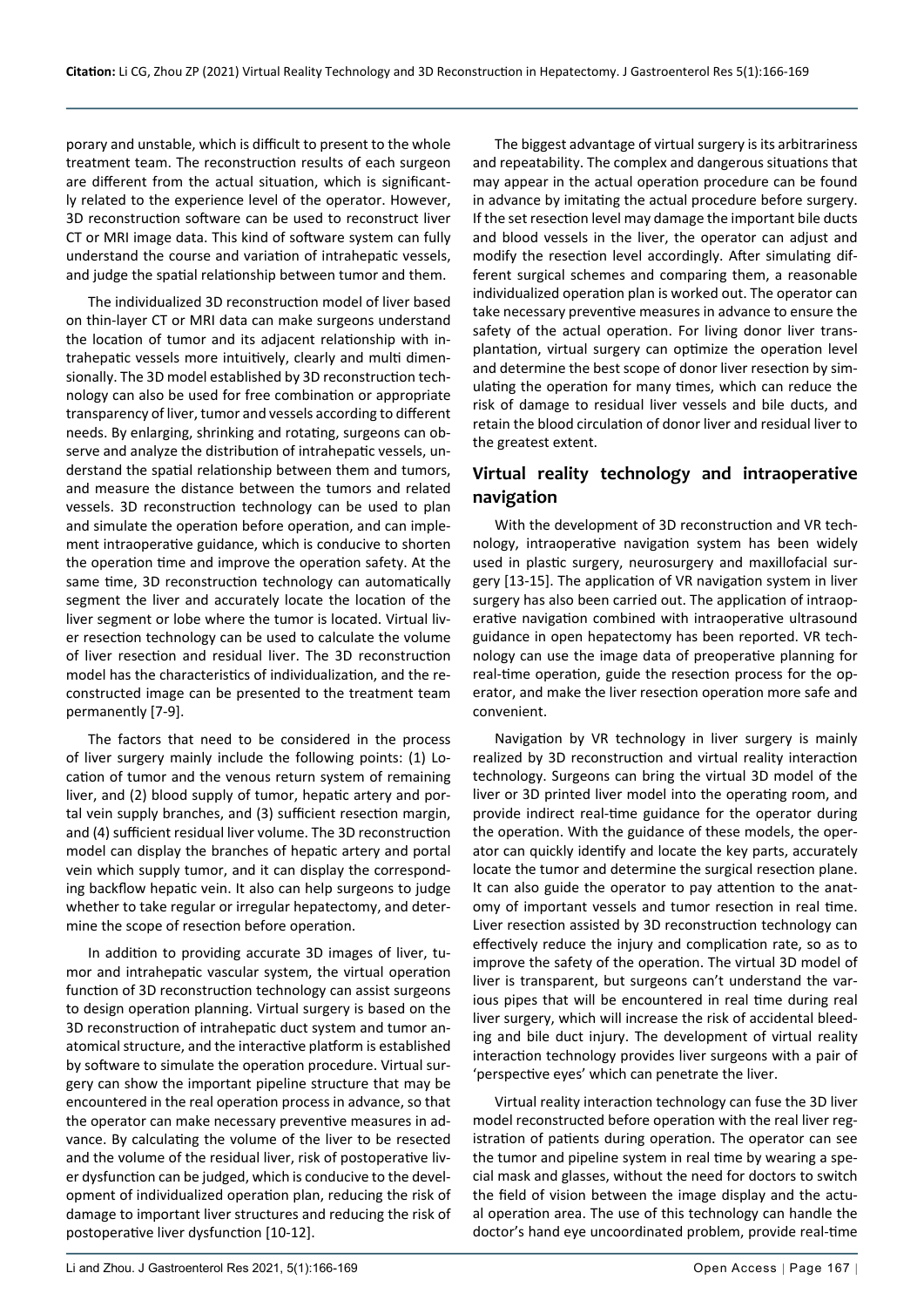3D intraoperative navigation for liver resection surgery, so as to make doctors know the important blood vessels or bile ducts that will be encountered in advance, and ensure the operation safety to the maximum extent finally. But in the actual liver surgery process, usually need to free the liver or because of the operator's operation and patient's respiratory movement, which will affect the virtual reality matching problems. To solve these problems, more appropriate liver biomechanical model building algorithm, more accurate image segmentation algorithm and navigation registration algorithm are needed to solve these problems [16-19].

In recent years, laparoscopic and robotic hepatectomy have been carried out in more and more units. There is a common defect between laparoscopic and robotic surgery, that is, the loss of direct visual and tactile feedback to surgeons. The introduction of VR technology into laparoscopic and robotic hepatectomy can solve this problem to a certain extent. Taking robot liver surgery as an example, the robot operation system adds a computer interface between the operator and the patient, which provides a good platform for the application of virtual reality technology. By installing endoscope camera and other auxiliary equipment on the robot, real-time three-dimensional image and virtual model can be constructed at the same time of operation, so as to guide the operation more accurately. Some researchers have superimposed virtual reality technology into the main control system of Da Vinci surgical robot, so as to achieve the best tool coordination scheme [20-22].

VR technology helps robot to identify all intrahepatic duct structures accurately and quickly, which greatly improves the success rate of robot liver resection. The combination of VR technology and robotic surgery operating system will be a trend in the future. If VR technology wants to play a greater role in liver surgery navigation, it needs to rely on the further development of biomechanical modeling, display sensing technology and target recognition algorithm.

# **Conclusion**

3D reconstruction technology can achieve accurate preoperative diagnosis of liver and intrahepatic tumors, and can also assist in the completion of preoperative surgical planning, which is of great help for accurate hepatectomy. 3D visualization of surgical navigation technology has been applied in liver surgery. Virtual surgery technology is still in the primary stage of research and development. It can only simulate the operation of 3D reconstruction model of liver, but cannot fully show the actual operation scene.

The application of VR technology in liver surgery can enable us to obtain more intuitive and specific 3D model, more comprehensive image information, more easily understood teaching methods and doctor-patient communication means, which will help us more accurately guide the implementation and teaching training of liver surgery. With the further cross integration of computer science, liver surgery and medical imaging, VR technology will be better used in liver surgery navigation and virtual surgery system construction, which will bring great progress to liver surgery. With the further devel-

opment of 3D reconstruction and VR technology, its application in liver surgery is also showing a bright future.

# **Competing Interests**

The authors have declared that no competing interest exists.

# **Acknowledgement**

We are grateful to Zhao Zhiming for critical comments related to the manuscript.

## **References**

- 1. [Tang R, Ma LF, Rong ZX, et al. \(2018\) Augmented reality tech](https://pubmed.ncbi.nlm.nih.gov/29567047/)[nology for preoperative planning and intraoperative navigation](https://pubmed.ncbi.nlm.nih.gov/29567047/)  [during hepatobiliary surgery: A review of current methods.](https://pubmed.ncbi.nlm.nih.gov/29567047/)  [Hepatobiliary Pancreat Dis Int 17: 101-112.](https://pubmed.ncbi.nlm.nih.gov/29567047/)
- 2. [Yeo CT, MacDonald A, Ungi T, et al. \(2018\) Utility of 3D recon](https://pubmed.ncbi.nlm.nih.gov/28822820/)[struction of 2D liver computed tomography/magnetic resonance](https://pubmed.ncbi.nlm.nih.gov/28822820/)  [images as a surgical planning tool for residents in liver resection](https://pubmed.ncbi.nlm.nih.gov/28822820/)  [surgery. J Surg Educ 75: 792-797.](https://pubmed.ncbi.nlm.nih.gov/28822820/)
- 3. [Su L, Dong Q, Zhang H, et al. \(2016\) Clinical application of a](https://pubmed.ncbi.nlm.nih.gov/26809670/)  [three-dimensional imaging technique in infants and young chil](https://pubmed.ncbi.nlm.nih.gov/26809670/)[dren with complex liver tumors. Pediatr Surg Int 32: 387-395.](https://pubmed.ncbi.nlm.nih.gov/26809670/)
- 4. [Zheng YX, Yu DF, Zhao JG, et al. \(2016\) 3D printout models vs.](https://www.sciencedirect.com/science/article/abs/pii/S1931720416000040)  [3D-rendered images: Which is better for preoperative planning?](https://www.sciencedirect.com/science/article/abs/pii/S1931720416000040)  [J Surg Educ 73: 518-523.](https://www.sciencedirect.com/science/article/abs/pii/S1931720416000040)
- 5. [Zhang WW, Wang HG, Shi XJ, et al. \(2016\) Significance of](https://pubmed.ncbi.nlm.nih.gov/27587213/)  [three-dimensional reconstruction as a method of preoperative](https://pubmed.ncbi.nlm.nih.gov/27587213/)  [planning of laparoscopic radiofrequency ablation. Zhonghua Wai](https://pubmed.ncbi.nlm.nih.gov/27587213/)  [Ke Za Zhi 54: 692-699.](https://pubmed.ncbi.nlm.nih.gov/27587213/)
- 6. [Debbaut C, Segers P, Cornillie P, et al. \(2014\) Analyzing the hu](https://pubmed.ncbi.nlm.nih.gov/24433401/)[man liver vascular architecture by combining vascular corrosion](https://pubmed.ncbi.nlm.nih.gov/24433401/)  [casting and micro-CT scanning: A feasibility study. J Anat 224:](https://pubmed.ncbi.nlm.nih.gov/24433401/)  [509-517.](https://pubmed.ncbi.nlm.nih.gov/24433401/)
- 7. [Conversano F, Franchini R, Demitri C, et al. \(2011\) Hepatic ves](https://pubmed.ncbi.nlm.nih.gov/21216631/)[sel segmentation for 3D planning of liver surgery experimental](https://pubmed.ncbi.nlm.nih.gov/21216631/)  [evaluation of a new fully automatic algorithm. Acad Radiol 18:](https://pubmed.ncbi.nlm.nih.gov/21216631/)  [461-470.](https://pubmed.ncbi.nlm.nih.gov/21216631/)
- 8. [Herfarth C, Lamadé W, Fischer L, et al. \(2002\) The effect of vir](https://pubmed.ncbi.nlm.nih.gov/12013693/)[tual reality and training on liver operation planning. Swiss Surg](https://pubmed.ncbi.nlm.nih.gov/12013693/)  [8: 67-73.](https://pubmed.ncbi.nlm.nih.gov/12013693/)
- 9. Sauer IM, Queisner M, Tang P, et al. (2017) Mixed reality in visceral surgery: Development of a suitable workflow and evaluation of intraoperative use-cases. Ann Surg 266: 706-712.
- 10. [Uchida Y, Taura K, Nakao M, et al. \(2019\) A clinical pilot study of](https://pubmed.ncbi.nlm.nih.gov/31525504/)  [resection process map: A novel virtual hepatectomy software to](https://pubmed.ncbi.nlm.nih.gov/31525504/)  [visualize the resection process, case series. Int J Surg 71: 36-40.](https://pubmed.ncbi.nlm.nih.gov/31525504/)
- 11. [Takamoto T, Sano K, Hashimoto T, et al. \(2018\) Practical contri](https://pubmed.ncbi.nlm.nih.gov/29980979/)[bution of virtual hepatectomy for colorectal liver metastases: A](https://pubmed.ncbi.nlm.nih.gov/29980979/)  [propensity-matched analysis of clinical outcome. J Gastrointest](https://pubmed.ncbi.nlm.nih.gov/29980979/)  [Surg 22: 2037-2044.](https://pubmed.ncbi.nlm.nih.gov/29980979/)
- 12. Matsuki R, Mise Y, Saiura A, et al. (2016) Parenchymal-sparing hepatectomy for deep-placed colorectal liver metastases. Surgery 160: 1256-1263.
- 13. [Mise Y, Hasegawa K, Satou S, et al. \(2018\) How has virtual hepa](https://pubmed.ncbi.nlm.nih.gov/28288065/)[tectomy changed the practice of liver surgery?: Experience of](https://pubmed.ncbi.nlm.nih.gov/28288065/)  [1194 virtual hepatectomy before liver resection and living donor](https://pubmed.ncbi.nlm.nih.gov/28288065/)  [liver transplantation. Ann Surg 268: 127-133.](https://pubmed.ncbi.nlm.nih.gov/28288065/)